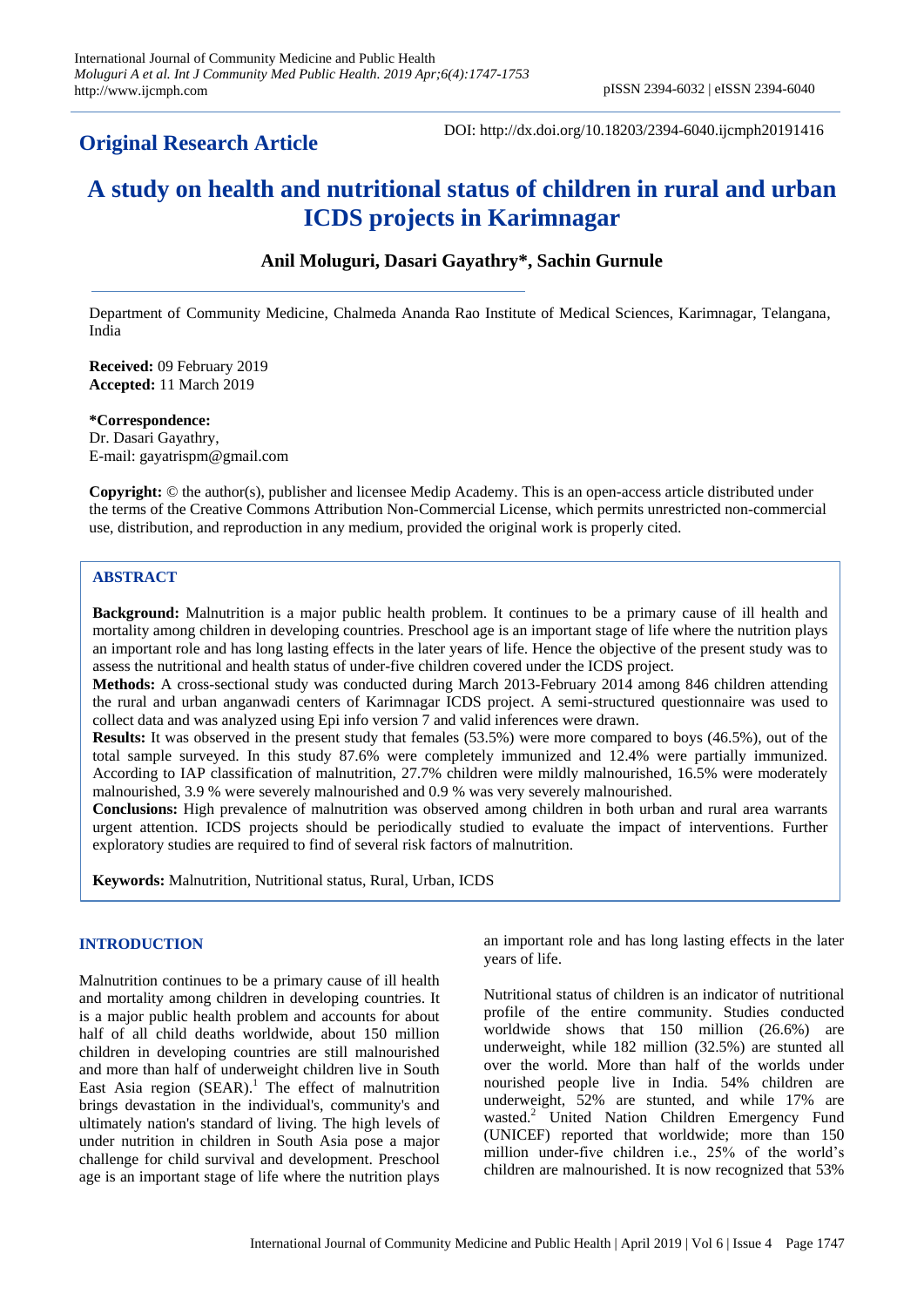deaths in under-five children in developing countries are attributable to malnutrition.<sup>3</sup>

In India 43% of children below 5 years of age are underweight (<2SD) and 15.8% severely underweight  $(<3SD$ <sup>4</sup> *Nutritical assessment in the country serves as*appropriate data gathering processes to enable accurate planning and implementation of interventions to reduce morbidity and mortality associated with under nutrition. Anthropometric measurements remain the most practically useful means for the assessment of the nutritional status of a population. Weight, height and mid arm circumference are considered as the most sensitive parameters for assessing nutritional status of under-five children. The use of appropriate anthropometric indicators allows the identification of the nature and extent of protein energy malnutrition in the country.<sup>5</sup>

Early childhood malnutrition can have lasting effects on growth and functional status. The inadequate energy and protein intake leads to malnutrition in the form of wasting, stunting and underweight.<sup>6</sup> Universalization of ICDS, with quality improvement, can help to break the vicious cycle of malnutrition and poverty. It is an essential step towards the realization of children's fundamental right to nutrition, health and education. Malnutrition studied by growth assessment not only serves as a mean for evaluating health and nutritional status of children, but also provides an indirect measurement of the quality of life of an entire population. Keeping in view the above said, the present study was carried out in anganwadis of urban and rural ICDS projects in Karimnagar to assess the nutritional and health status of under-five children covered under the ICDS project.

#### **METHODS**

The conducted study was a community based crosssectional study undertaken in the rural and urban anganwadi centers of Karimnagar ICDS Project. The study was carried out for a period of one year from March-2013 to February-2014. By random sampling method anganwadi centers were selected in both rural and urban areas. A total of 846 children, 423 each from rural and urban anganwadi centers were selected for the study. The sample size for this study was calculated to be 846 children were selected 423 each from both rural and urban anganwadi centers using the formula n= $z\alpha/2p(100$ p)/ε2 considering the estimated prevalence of under nutrition (48%) from previous studies and the margin of error on p (put at 5%) with 10% non-response rate. The data was collected using pre-designed and pre-tested questionnaire the anganwadi teacher and mothers of these children after taking verbal consent from them. The study protocol was approved by the institutional ethics committee of the institute. Data was analyzed by using Epi info version 7 and statistical measures obtained were numbers, percentages, mean values and standard deviation. Chi square test was used to test the significance.

#### *Inclusion criteria*

All the children attending the selected anganwadi centers were included.

#### *Exclusion criteria*

Children with previous history of disease, children with congenital abnormalities, and children who are not cooperative were excluded.

#### **RESULTS**

The base-line characteristics of the respondents are depicted in Table 1. In the present study the females  $(53.5\%)$  were more compared to boys  $(46.5\%)$ , out of the total sample surveyed. Most (58.3%) of them were between 2-3 years. Majority, 64.2% children belonged to nuclear families and 25.2% belonged to joint families.

#### **Table 1: Distribution of base-line characteristics of respondents.**

| <b>Variables</b>  |              | <b>Groups</b>          |                        |                        |
|-------------------|--------------|------------------------|------------------------|------------------------|
|                   |              | <b>Rural</b><br>$($ %) | <b>Urban</b><br>$($ %) | <b>Total</b><br>$(\%)$ |
| Age<br>interval   | $1 - 2$      | 32(3.8)                | 19(2.2)                | 51 (6.0)               |
|                   | $2 - 3$      | 218<br>(25.8)          | 275 (32.5)             | 49 (58.3)              |
|                   | $3-4$        | 122<br>(14.4)          | 117 (13.8)             | 239<br>(28.3)          |
|                   | $4 - 5$      | 51 (6.0)               | 12(1.4)                | 63 (7.4)               |
| <b>Sex</b>        | Female       | 259<br>(30.6)          | 194 (22.9)             | 453<br>(53.5)          |
|                   | Male         | 164<br>(19.4)          | 229(27.1)              | 393<br>(46.5)          |
|                   | Nuclear      | 272<br>(32.2)          | 271 (32.0)             | 543<br>(64.2)          |
| Type of<br>family | Joint        | 107<br>(12.6)          | 106(12.5)              | 213<br>(25.2)          |
|                   | Extende<br>d | 44 (5.2)               | 46 (5.4)               | 90 (10.6)              |
| <b>Total</b>      |              | 423 (50)               | 423 (50)               | 846<br>(100)           |

Table 2 shows the socio-demographic characteristics of the respondents. A total of fathers (88.8%) were educated and 83.8% mothers were educated. Regarding socioeconomic status in rural area 23.0% belonged to lower middle class and 22.3% belonged to upper middle class. While in urban area 22.9% belonged to upper middle class and 20.3% belonged to lower middle class.

Table 3 reveals that among the 846 children 365 (43.1%) and 376 (44.4%) were completely immunized in rural and urban areas respectively, whereas only 58 (6.9%) and 47 (5.6%) were partially immunized in rural and urban areas respectively.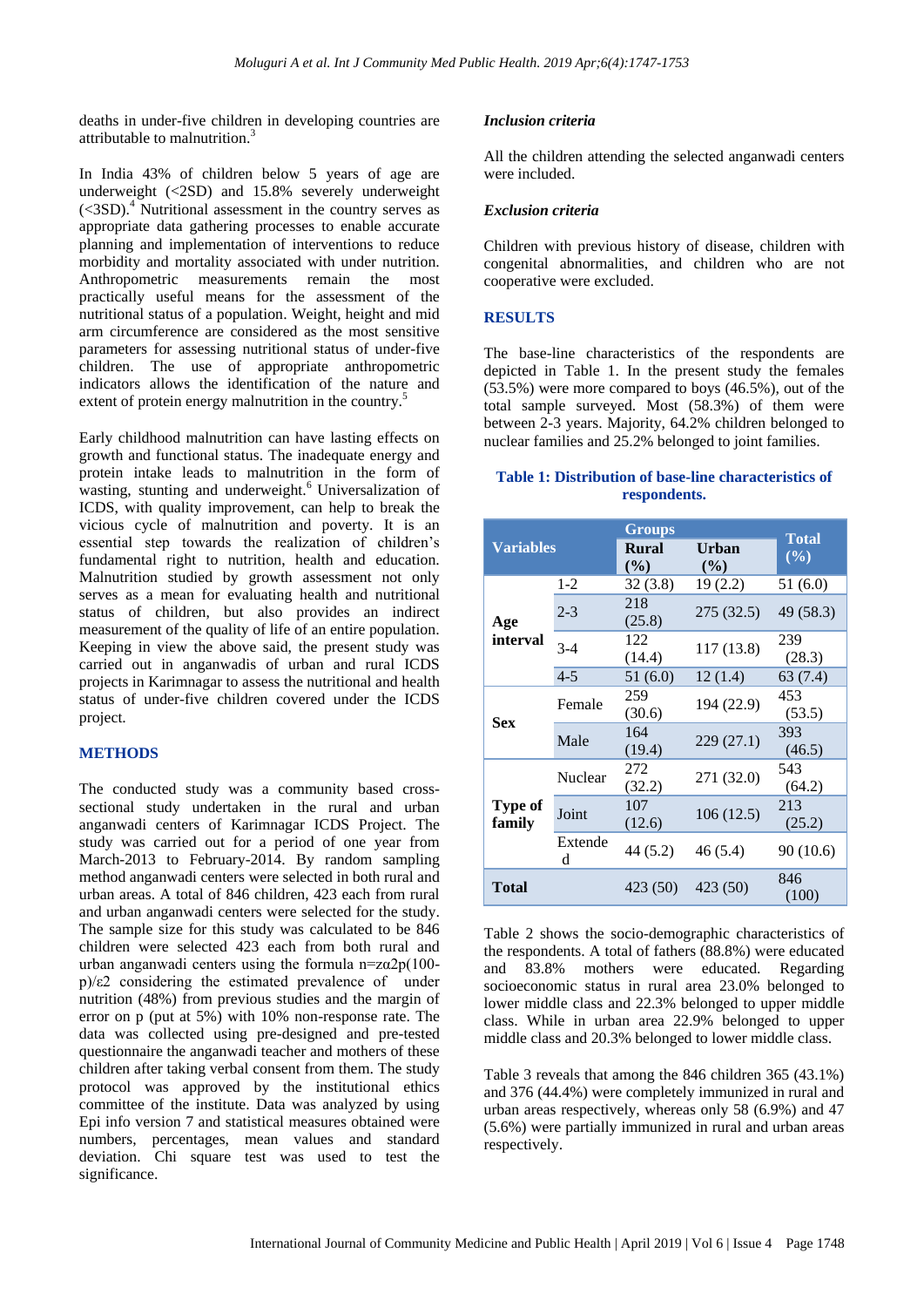Table 4 depicts the mean and standard deviation of different variables. From the table it is observed that mean weight is 11.29 kg, mean head circumference is 47.68 cm, mean MAC is 13.45 cm, mean BMI is 14.55

and mean value of height was 87.71 cm. Standard deviation values were as follows; weight-1.96; head circumference-3.13; MAC-1.22; BMI-1.99 and height-6.19.

#### **Table 2: Socio-economic characteristics of respondents.**

|                               |                     | <b>Groups</b> |               |               |
|-------------------------------|---------------------|---------------|---------------|---------------|
| <b>Variables</b>              |                     | Rural $(\% )$ | Urban $(\% )$ | Total $(\% )$ |
|                               | Illiterate          | 35(4.1)       | 51(6.0)       | 86 (10.2)     |
|                               | Primary             | $\theta$      | 12(1.4)       | 12(1.4)       |
|                               | Middle              | 97(11.5)      | 74(8.7)       | 171 (20.2)    |
| <b>Education of Father</b>    | High school         | 195(23)       | 150(17.7)     | 45 (40.8)     |
|                               | Intermediate        | 38(4.5)       | 58 (6.9)      | 96(11.3)      |
|                               | Graduate            | 58 (6.9)      | 73(8.6)       | 131 (15.5)    |
|                               | Post graduate       | $\mathbf{0}$  | 5(0.6)        | 5(0.6)        |
|                               | Illiterate          | 66(7.8)       | 71(8.4)       | 137 (16.2)    |
|                               | Primary             | 4(0.5)        | 12(1.4)       | 16(1.9)       |
|                               | Middle              | 141(16.7)     | 118 (13.9)    | 259(30.6)     |
| <b>Education of mother</b>    | <b>High School</b>  | 153(18.1)     | 122 (14.4)    | 275(32.5)     |
|                               | Intermediate        | 25(3.0)       | 56(6.6)       | 81 (9.6)      |
|                               | Graduate            | 34(4.0)       | 39(4.6)       | 73 (8.6)      |
|                               | Professional        | $\Omega$      | 5(0.6)        | 5(0.6)        |
|                               | Unskilled worker    | 207(24.5)     | 269 (31.8)    | 476 (56.3)    |
|                               | Semi-skilled worker | 17(2.0)       | 10(1.2)       | 27(3.2)       |
|                               | Skilled worker      | 70(8.0)       | 110(13.0)     | 180 (21.3)    |
| Occupational status of father | Farmer              | 108(12.8)     | 25(3.0)       | 133(15.7)     |
|                               | Semi-professional   | 9(1.1)        | 9(1.1)        | 18(2.1)       |
|                               | Professional        | 12(1.4)       | $\Omega$      | 12(1.4)       |
|                               | Housewives          | 172(20.3)     | 307 (36.3)    | 479 (56.6)    |
|                               | Unskilled worker    | 153(18.1)     | 72(8.5)       | 225(26.6)     |
| Occupational status of mother | Semi-skilled worker | 8(0.9)        | 13(1.5)       | 21(2.5)       |
|                               | Skilled worker      | 25(3.0)       | 27(3.2)       | 52(6.1)       |
|                               | Farmer              | 65(7.7)       | 4(0.5)        | 69 (8.2)      |
|                               | Lower middle        | 195 (23.0)    | 172(20.3)     | 367 (43.4)    |
| Socio-economic status         | Upper               | 13(1.5)       | 5(0.6)        | 18(2.1)       |
|                               | <b>Upper lower</b>  | 26(3.1)       | 52(6.1)       | 78 (9.2)      |
|                               | Upper middle        | 189 (22.3)    | 194 (22.9)    | 383 (45.3)    |
| <b>Total</b>                  |                     | 423 (50)      | 423 (50)      | 846 (100)     |

#### **Table 3: Immunization status of children attending anganwadi centers.**

|                            | Group                |               | Total $(\% )$ |
|----------------------------|----------------------|---------------|---------------|
| <b>Immunization status</b> | <b>Rural</b> $(\% )$ | Urban $(\% )$ |               |
| Complete                   | 365(43.1)            | 376 (44.4)    | 741 (87.6)    |
| Incomplete                 | 58(6.9)              | 47(5.6)       | 105(12.4)     |
| <b>Total</b>               | 423 (50)             | 423 (50)      | 846 (100)     |

#### **Table 4: Mean and standard deviation of different variables.**

| <b>Variable</b>           | <b>Number</b> | <b>Minimum</b> | <b>Maximum</b> | <b>Mean</b> | <b>Standard deviation</b> |
|---------------------------|---------------|----------------|----------------|-------------|---------------------------|
| Weight                    | 846           | 6.5            | 16.5           | 11.29       | 1.96                      |
| <b>Head circumference</b> | 846           | 39             |                | 47.68       | 3.13                      |
| <b>MAC</b>                | 846           |                |                | 13.45       | 1.22                      |
| <b>BMI</b>                | 846           | 10             | 20.3           | 14.55       | 1.99                      |
| Height                    | 846           | 71             | 10.7           | 87.71       | 6.19                      |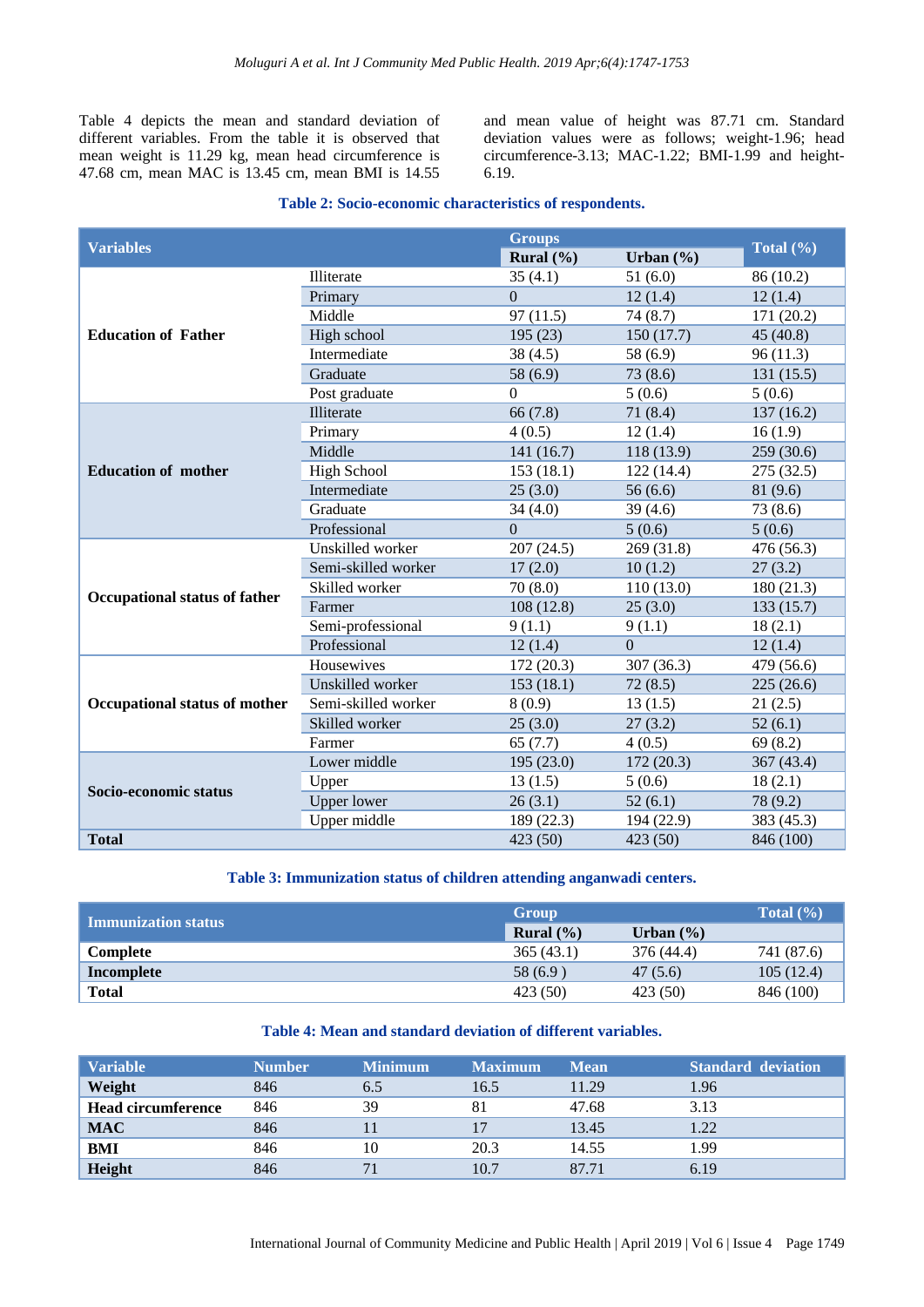In Figure 1, bar chart distribution of IAP grading of nutritional status of children in anganwadi centers. According to IAP classification of malnutrition, in rural area 118 (13.9%) children were graded as mildly malnourished, 58 (6.9%) as moderately malnourished and 8 (0.9%) as severely malnourished. In urban area 116 (13.7%) children were graded as mildly malnourished, 82

(9.7%) as moderately malnourished, 25 (3.0%) as severely malnourished and 8 (0.9%) children as very severely malnourished. 239 (28.3%) and 192 (22.7%) are the number of normal children in rural and urban areas respectively. Among total 846 children surveyed, 415 (49.1%) children are malnourished, of which 184 (21.7%) belonged to rural area and 231 (27.3%) to urban area.



**Figure 1: IAP grading of nutritional status of anganwadi children.**

### **Table 5: Nutritional grading of children based on their socio-demographic characteristics.**

| <b>Variables</b>                       |                     | <b>Malnutrition</b> |                | <b>Total</b> | Chi-square value   |  |
|----------------------------------------|---------------------|---------------------|----------------|--------------|--------------------|--|
|                                        |                     | <b>Absent</b>       | <b>Present</b> |              |                    |  |
| <b>Sex</b>                             | Female              | 251 (29.7)          | 202 (23.9)     | 453 (53.5)   | 20.077 (p<0.001)   |  |
|                                        | Male                | 180(21.3)           | 213(25.2)      | 393 (46.5)   |                    |  |
|                                        | Lower middle        | 168(19.9)           | 199(23.5)      | 367(43.4)    | $13.729$ (p=0.003) |  |
| Socio-economic                         | Upper               | 13(1.5)             | 5(0.6)         | 18(2.1)      |                    |  |
| status                                 | Upper lower         | 44 (5.2)            | 34(4.0)        | 78 (9.2)     |                    |  |
|                                        | Upper middle        | 206(43.1)           | 177(20.9)      | 383(45.22)   |                    |  |
| <b>Educational status of</b><br>mother | Professional        | $\theta$            | 5(0.6)         | 5(0.6)       |                    |  |
|                                        | Graduate            | 52(6.1)             | 21(2.5)        | 73(8.6)      | 26.296 (p<0.001)   |  |
|                                        | Diploma             | 42(5.0)             | 39 (4.6)       | 81(9.6)      |                    |  |
|                                        | High school         | 129(15.2)           | 146(17.3)      | 275(32.5)    |                    |  |
|                                        | Middle school       | 141 (16.7)          | 118(13.9)      | 259(30.6)    |                    |  |
|                                        | Primary school      | 4(0.5)              | 12(1.4)        | 16(1.9)      |                    |  |
|                                        | Illiterate          | 63 (7.4)            | 74 (8.7)       | 137(16.2)    |                    |  |
| <b>Immunization status</b>             | Fully immunized     | 400(47.3)           | 341 (40.3)     | 741(87.6)    | $1.316$ (p=0.251)  |  |
|                                        | Partially immunized | 31(3.7)             | 74(8.7)        | 105(12.4)    |                    |  |
| <b>Attendance</b>                      | Regular             | 375(44.3)           | 285(33.7)      | 660 (78.0)   |                    |  |
|                                        | Irregular           | 56(6.6)             | 130(15.4)      | 186(22.0)    | $2.233$ (p=0.135)  |  |
| <b>Total</b>                           |                     | 431(50.9)           | 415 (49.11)    | 846 (100)    |                    |  |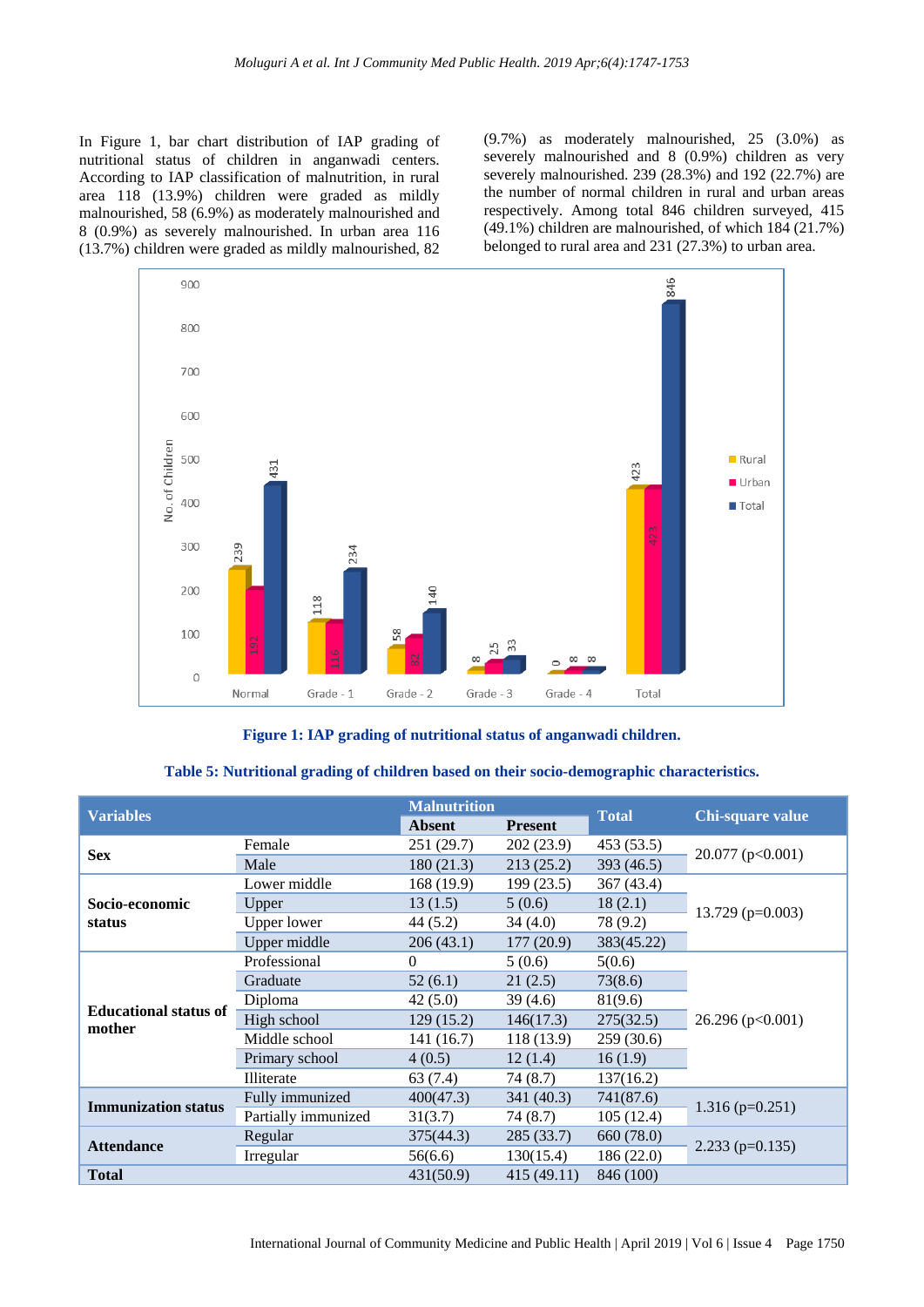Table 5 shows nutritional grading of children based on socio-demographic characteristics, which showed that out of the total children surveyed, 415 (49.1%) children are malnourished, of which 25.2% are males and 23.9% are of female children. Maximum number of children were malnourished who belonged to lower middle class 199 (23.5%), while highest number of children belonging to upper middle class, 206 (43.1%) were having normal nutritional status. Mothers of maximum number of malnourished children were educated up to high school 146 (17.3%) and middle school 118 (13.9%) level. More number of 341 (40.3%) fully immunized children were malnourished when compared to partially immunized children, 74 (8.7%). Among the malnourished children 285 (33.7%) were regularly attending the anganwadi center and 130 (15.4%) were irregular.

#### **DISCUSSION**

Malnutrition is an important cause of ill health and mortality among children in developing countries. Malnutrition present in early age continues to have long lasting effects in the later years of life. In India, around half of the children are suffering from under nutrition and is an issue of grave concern. ICDS serve as an important intervention to tackle this problem and there is a need to analyze the profile of children attending these services. The present study deals with evaluation of malnutrition and morbidity pattern among the children attending anganwadi centers in rural and urban areas of Karimnagar.

In this study, out of the total children surveyed, marked gender wise differences were observed among the children attending AWCs. The majority of the girls (30.6%) were in rural areas compared to boys accounting for 19.4%, whereas boys were more in numbers (27.1%), compared to girls (22.9%) in urban anganwadi centers.

In a study conducted by Shanawaz et al in ICDS centers of urban Hyderabad to study the nutritional status it was found that 49.5% were boys and 50.5% were girls, the finding is very much similar to our study, whereas, in a study done by Mohammed et al in ICDS centers in rural Bangalore to study the nutritional status of children aged 2- 6 years it was found that 49.4% were boys and 50.6% were girls.<sup>7,8</sup> The marginal differences were because of differences in geographical area, service provision and attitude of the community in the studied area and variation in sampling technique and sample size.

Regarding educational status of the parents, in this study majority 23.0% and 17.7% of the fathers were educated up to high school level in rural and urban areas respectively. Similar to father's educational status, mothers were also educated up to high school level with 18.1% and 14.4% in rural and urban areas respectively in this study. Similarly around 16.7% of the mothers in rural area and 13.9% in urban areas were educated up to middle school.

In this study, most of the (36.3%) children's mothers were housewives in urban area when compared to rural area where around 20.3% were housewives. In the context of occupational status of the fathers, it has been observed that majority of the fathers were unskilled workers in rural (24.5%) and urban (31.8%) areas.

In a study done by Vaid et al on "nutritional status of ICDS and non- ICDS children", the median educational qualification of the mother's whose children attended ICDS Centers were middle pass and the median occupation were labourer whereas the median educational qualification of the mother's whose children not attended ICDS centres were illiterate and all were housewives.<sup>9</sup> Raman et al conducted a study to assess the immunization and nutritional status of under-five children in urban slums Jamnagar city, which showed that the overall literacy status of mother was 57.33%. Out of them, 37.56% were educated up to primary schooling, 17.11% had completed their secondary schooling. Only 12 (2.66%) mothers were educated to higher secondary or higher level.<sup>10</sup>

In another study conducted by Bant on prevalence of protein energy malnutrition among anganwadi children of Hubli, 30.88% of mother were illiterate, 28.97% were studied up to high school. A total 35.44% of fathers were educated up to high school and around 26.17% were illiterate. A majority, 91.7% of mother occupation were housewife. 56.47% of fathers were laborers by occupation and around 29.55% were self-employed. About 53.52% of study subjects were belonging to class V socioeconomic status and 36.32% were in class IV.<sup>11</sup>

Socioeconomic status is one of the important determinant of health and wellbeing of children. Among the total children surveyed, in the rural area majority (23.0%) of them belonged to lower middle class. But in urban areas most (22.9%) of them belonged to upper middle class. A study done to know the epidemiology of malnutrition among under five children in rural area of Karnataka by Mangala et al, showed that among the normal children, 62.6% children belonged to class I and class II (good) socioeconomic background and among the malnourished children 54.5% belonged to class III, IV and class V (low) socioeconomic background.<sup>12</sup>

A study done by Patel et al, to assess the nutritional and the morbidity profile of children aged 2-5 years showed, with respect to socioeconomic status, 80% children belonged to class IV and V according to modified B.G. Prasad's classification. 36.6% of children's fathers were educated up to primary level followed by 31.1% up to secondary level. 41.3% of mothers were uneducated and 39.3% were educated up to primary level. Regarding occupation, 74.2% of children's fathers were labourers. 90% of the children's mothers were housewives and 9.33% were labourers and a few were doing a job or selfemployed. $13$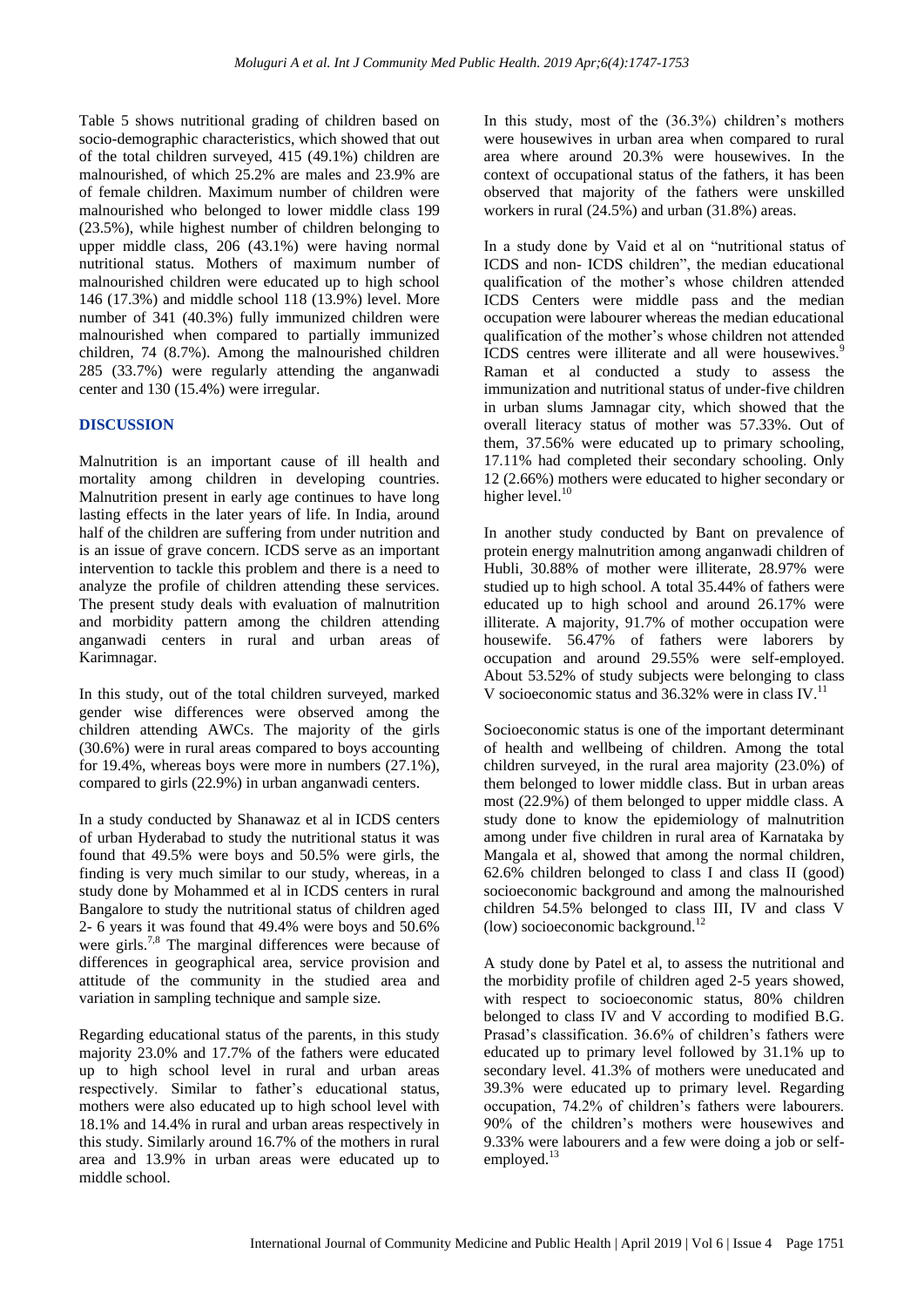Almost an equal number of children are attending regularly to the anganwadi centers in both rural (37.9%) as well as urban (40.1%) areas in this study. Immunization is very well covered in anganwadi centers, in this study, 43.1% children in rural and 44.4% in urban areas were fully immunized. Although childhood immunization programs have led to substantial reductions in measles, poliomyelitis, diphtheria, tetanus, and whooping cough, a significant proportion of children under five years of age still die every year as a result of vaccine-preventable diseases and malnutrition serve as an important risk factor. More child deaths could be prevented through optimal use and wider coverage of current existing vaccines and reaching the children who need them the most.

In a study conducted by Raman et al to know the immunization and nutritional status of under five children in urban slums Jamnagar city, it was seen that 75.11% children were fully immunized, 13.33% were partially immunized and  $11.56%$  were not immunized at all.<sup>10</sup>

In the present study, 32.2% were nuclear families, 12.6% were joint families and 5.2 % were 3-generation families. Lakshmi et al conducted a study to assess the nutritional status of rural preschool children and its mediating factors in Mysore showed that, half of the families were nuclear, 14% were joint families and 36% were extended families.<sup>14</sup>

According to the IAP classification of protein energy malnutrition in children, in this study, 28.3% in rural and 22.7% in urban areas are categorized under normal nutritional status, while 21.7% and 27.3% children are malnourished in rural and urban areas respectively. The majority of the children are categorized as mildly malnourished with almost an equal number in rural (13.9%) and urban (13.7%) areas.

Among the malnourished children, 25.2% were males and 23.9% were females in the present study. In a study conducted by Stalin et al, to know the prevalence of underweight and its risk factors among under five children in a rural area of Kancheepuram district in Tamil Nadu, showed that females (62.6%) were more malnourished than males  $(44.0\%)$ .<sup>15</sup> Female child by virtue of gender discrimination, remain neglected in terms of nutrition and care and tends to be more malnourished compared with a male child. However, we obtained around equal numbers of male and female children having malnutrition.

Out of the total sample surveyed malnutrition was present in 49.1% children. Among them malnutrition was more (23.5%) in children who belonged to lower middle class and the next highest percentage (20.9%) was seen in children belonging to upper middle class. With regard to the educational status of mothers of anganwadi children, malnutrition was highest in children whose mothers were educated only up to middle school (13.9%) and high school (17.3%) level.

#### **CONCLUSION**

The current study was undertaken to evaluate the health and nutritional status of children attending the rural and urban anganwadi centers of Karimnagar ICDS project. The immunization coverage was better in anganwadi centers, in this study 87.6% were completely immunized and 12.4% were partially immunized. About anthropometric measurements, the mean weight is 11.29 kg, mean head circumference is 47.68 cm, mean mid arm circumference is 13.45 cm, mean BMI is 14.55 and mean height is 87.71 cm. Based on MAC, 37.8% children in rural and 41.4% in urban area were malnourished. According to IAP classification of malnutrition, 27.7% children were mildly malnourished, 16.5% were moderately malnourished, 3.9% were severely malnourished and 0.9% were very severely malnourished. High prevalence of malnutrition was observed among children in both urban and rural area warrants urgent attention. ICDS projects should be periodically studied to evaluate the impact of interventions. Further exploratory studies are required to find of several risk factors of malnutrition.

*Funding: No funding sources Conflict of interest: None declared Ethical approval: The study was approved by the Institutional Ethics Committee*

#### **REFERENCES**

- 1. UNICEF. State of World's Children, 2004.
- 2. Turyashemererwa FM, Kikafunda JK, Agaba E. Prevalence of early childhood malnutrition and influencing factors in peri urban areas of Kabarole district, western Uganda. African J Food Agriculture, Nutr Development. 2009;9(4).
- 3. National Family Health Survey (NHFS-3) by UNICEF. International Institute for Population Sciences Govandi Station Road, Deonar, Mumbai, 2006.
- 4. International Institute for Population Sciences (IIPS) and Macro International. National Family Health Survey (NFHS-3), 2005–06: India: Volume I. Mumbai, 2007.
- 5. Piyush Gupta. Essential Pediatric Nursing. 2nd edition. New Delhi, A.P: Jain\$ Co; 2004.
- 6. Tripathi MS, Sharma V. Assessment of nutritional status of preschoolers in slum areas of Udaipur city. Indian J Public Health. 2006;50(1):33.
- 7. Shanawaz, Nasir AA, Sunder S, Khan M, Rani S, Padmanabha BV. An evaluation of nutritional status of children in Anganwadi Centre of Hyderabad district of Andhra Pradesh state using WHO z- score technique. Global J Med Pub Health. 2013;2(6):1-6.
- 8. Imran M, Sarwari KN, Jaleeli KA. A study on prevalence and determinants of protein energy malnutrition among 2-6 years anganwadi children in